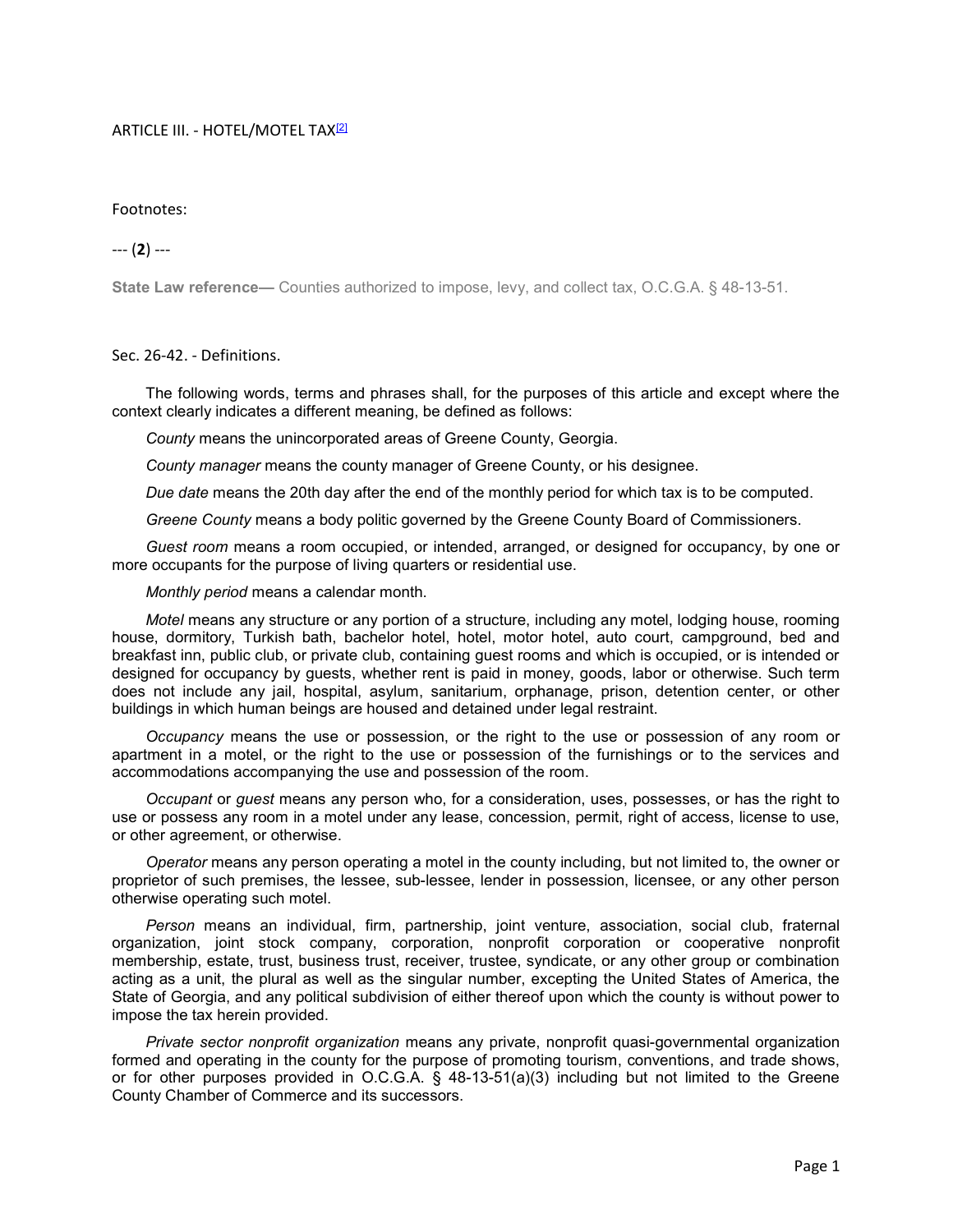Rent means the consideration received for occupancy valued in money, whether received in money or otherwise, including all receipts, cash, credits, and property or services of any kind or nature, and also the amount for which credit is allowed by the operator to the occupant, without any deduction there from whatsoever.

Return means any return filed or required to be filed as herein provided.

Tax means the tax imposed by this article.

(Code 1998, § 4-105(A); Ord. of 2-3-2000, § 4-105; Ord. of 5-17-2005(1), § 4-105; Ord. of 11- 20-2007, § 4-105)

Sec. 26-43. - Penalties.

- (a) Violations, fines and punishments. It shall be unlawful for any person or operator to violate a provision of this article, or fail to comply therewith, or with any of the requirements thereof. Each such person or operator shall be considered guilty of a separate offense for each and every day or portion thereof during which any violation of any of the provisions of this article is committed or continued, and upon conviction of any such violation such person or operator shall be fined not more than \$1,000.00 or imprisoned for not more than 60 days, or both, and in addition shall pay all costs and expenses involved in the case. Each day or portion thereof such violation continues shall be considered a separate offense. Nothing herein contained shall prevent the county manager from taking such other lawful action as is necessary to prevent or remedy any violation.
- (b) Jurisdiction. The magistrate's court of the county shall have jurisdiction over violations of this article and all procedures for enforcement of this article shall be provided in O.C.G.A. title 15, chapter 10, article 4. Complaints of violations of any provision of this article shall be brought before the magistrate's court on a citation issued by the county manager or the chief magistrate of the county and shall be prosecuted through that court. Violations of this article will be tried upon citations either with or without a prosecuting attorney as determined by said county manager. Service of citation shall be performed by the county sheriff's office. Citations shall meet all of the requirements as specified in the O.C.G.A. § 15-10-63, as amended.
- (c) Other penalties. In addition to criminal penalties listed above, violation of the provisions of this article, shall be cause for denial of a business license, and where a business license has already been granted shall be cause of suspension, revocation, or denial of renewal of such business license.

(Code 1998, § 4-105(O); Ord. of 2-3-2000, § 4-105; Ord. of 5-17-2005(1), § 4-105; Ord. of 11- 20-2007, § 4-119)

Sec. 26-44. - Imposition and rate of tax.

(a) There is hereby levied and imposed, and there shall be paid a tax of five percent of the rent for every occupancy of a guest room in a motel in the county, provided that levy and collection of that portion of such tax amounting to two percent of the rent which is required to be expended for the purpose of promoting tourism, conventions, and trade shows, or for other purposes provided in O.C.G.A. § 48-13-51(a)(3), may be suspended during periods of time during which the county has no contract for the expenditure of such funds with the state, a department of the state government, a state authority, or a private sector nonprofit organization, or a contract or contracts with some combination of such entities. Written notice of the dates of the beginning and end of such periods of suspension shall be given to each operator of a motel in the county on or before the date immediately preceding the date each period begins and ends by the county manager or such other person as may be designated by him to give such notice. Such notice shall be deemed sufficient if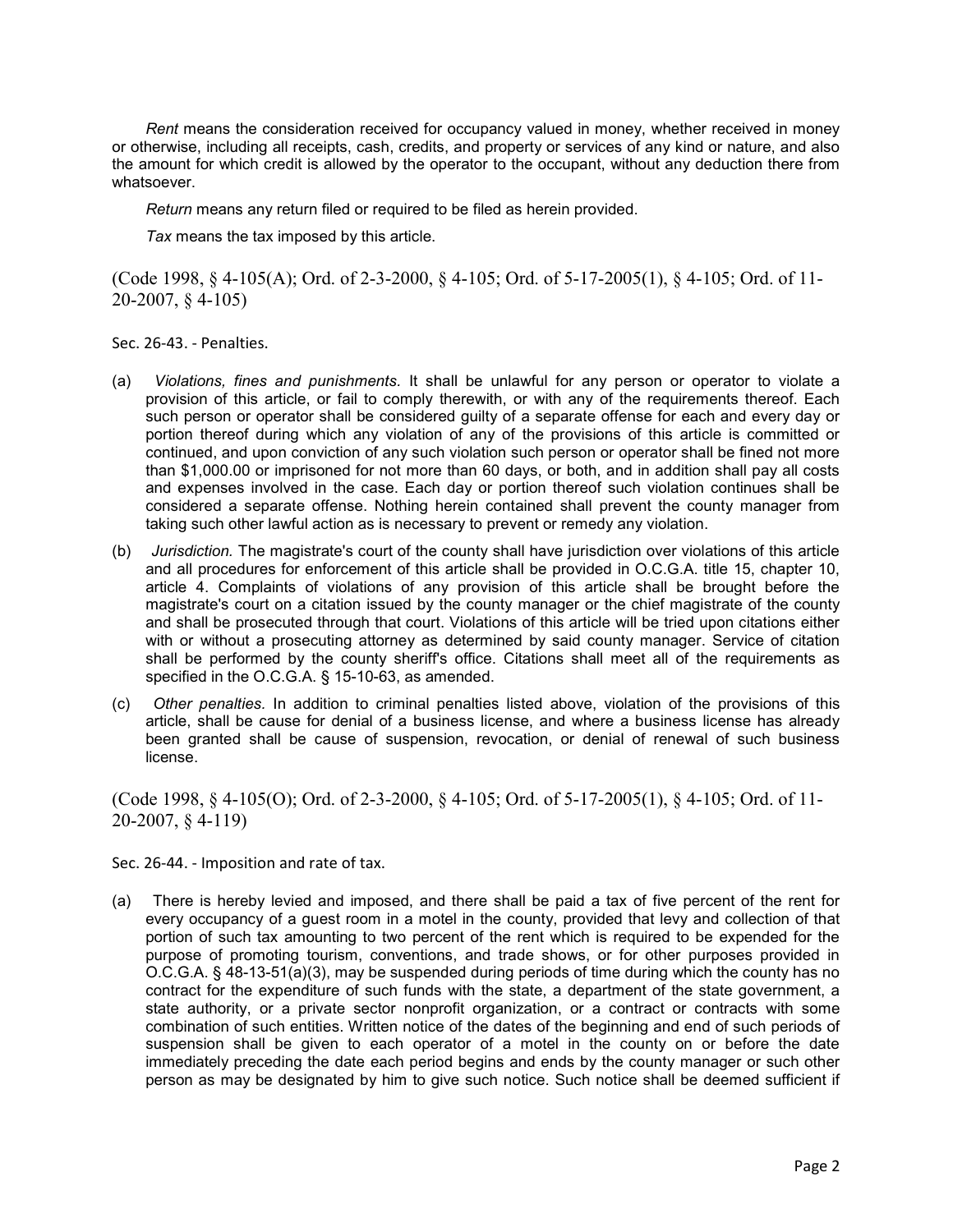delivered to any person authorized to collect rent for the operator of the motel to whom notice is required to be given.

- (b) Such tax shall be paid upon any occupancy occurring on or after December 1, 2007, although such occupancy is had pursuant to a contract, lease or other arrangement made prior to such date. Where rent is paid, or charged or billed, or falls due on either a weekly, monthly or other term basis, the rent so paid, charged, billed or falling due shall be subject to the tax herein imposed to the extent that it covers any portion of the month of December, 2007, and any portion of any monthly period thereafter.
- (c) No tax shall be levied as provided in this section upon the fees or charges for any rooms, lodging, or accommodations furnished to the same customer for a period of more than 30 consecutive days or for use as meeting rooms.

(Code 1998, § 4-105(B); Ord. of 2-3-2000, § 4-105; Ord. of 5-17-2005(1), § 4-105; Ord. of 11- 20-2007, § 4-106)

Sec. 26-45. - Collection of tax by operator.

It shall be the duty of every operator of a motel located within the county to collect from the occupants the tax levied and imposed upon the occupancy of guest rooms by the provisions of this article.

(Code 1998, § 4-105(D); Ord. of 2-3-2000, § 4-105; Ord. of 5-17-2005(1), § 4-105; Ord. of 11- 20-2007, § 4-107)

Sec. 26-46. - Exemptions.

Notwithstanding any other provision of this article, no tax shall be levied as provided in this article upon the fees or charges for any rooms, lodgings, or accommodations furnished for use by state or local government officials or employees when traveling on official business provided that appropriate taxexempt documentation is provided at the time of stay by the occupant or guest.

(Code 1998, § 4-105(E); Ord. of 2-3-2000, § 4-105; Ord. of 5-17-2005(1), § 4-105; Ord. of 11- 20-2007, § 4-108)

Sec. 26-47. - Registration of operator.

Every person engaging or about to engage in business as an operator of a motel in the county shall immediately register with the county manager on a form provided by said county manager. Persons engaged in such business must so register not later than 15 days after the date this article becomes effective, but such privilege of registration after the imposition of such tax shall not relieve any person from the obligation of payment or collection of tax on and after the date of imposition thereof. Such registration shall set forth the name under which such person transacts business or intends to transact business, the location of his place or places of business and such other information which would facilitate the collection of the tax as the county manager may require. The registration shall be signed by the owner if a natural person; by a member or partner in case of ownership by an association or partnership; and by an executive officer in the case of ownership by a corporation. A separate registration shall be required for each place of business of an operator. Should the county manager deem it necessary, in order to facilitate registration, he may prescribe administrative provisions therefor other than those provided in this section. Such provisions shall be made to effect the purposes hereof.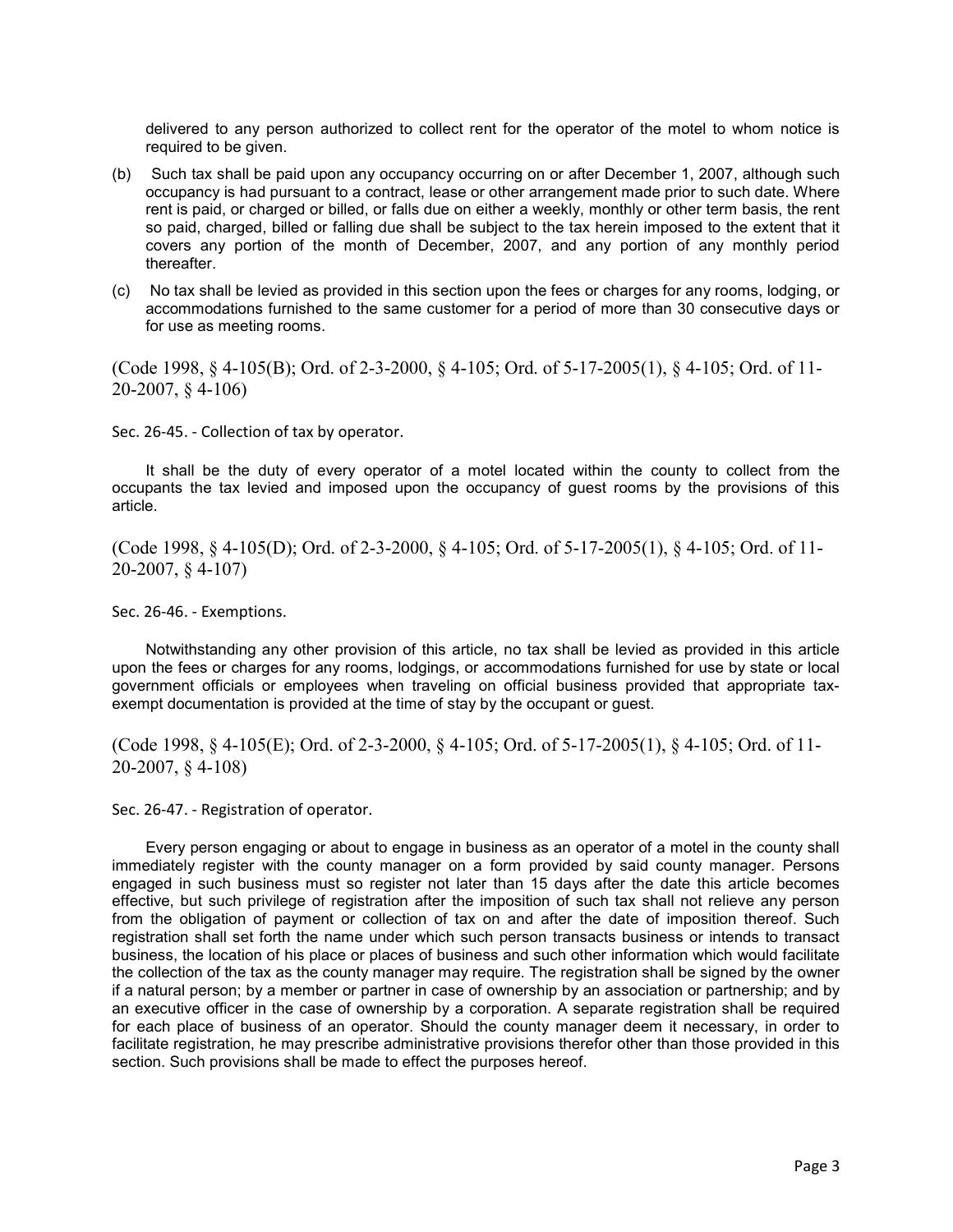(Code 1998, § 4-105(F); Ord. of 2-3-2000, § 4-105; Ord. of 5-17-2005(1), § 4-105; Ord. of 11- 20-2007, § 4-109)

Sec. 26-48. - Certificate of taxing authority.

Upon the registration of an operator as hereinbefore provided, the county manager shall issue to such operator without charge a certificate of authority to collect the tax from the occupants, stating the name and location of the business to which it is applicable. Such certificates shall be non-assignable and nontransferable, and shall be returned immediately to the county manager upon the cessation of business by the registered operator at the location name, or upon sale or transfer of such business at said location.

(Code 1998, § 4-105(G); Ord. of 2-3-2000, § 4-105; Ord. of 5-17-2005(1), § 4-105; Ord. of 11- 20-2007, §4-110)

Sec. 26-49. - Due date of taxes.

All taxes levied and imposed by this article shall be due and payable to the county monthly on or before the 20th day of every month next succeeding each respective monthly period in which such taxes are collected.

(Code 1998, § 4-105(H); Ord. of 2-3-2000, § 4-105; Ord. of 5-17-2005(1), § 4-105; Ord. of 11- 20-2007, § 4-111)

Sec. 26-50. - Returns and time of filing; remittance of tax.

- (a) On or before the 20th day of the month following each monthly period, a return for the preceding monthly period shall be filed with the county manager, in such form as the county manager may prescribe, by every operator liable for the payment of tax hereunder.
- (b) All returns shall show the gross rent, exempt rent, taxable rent, amount of tax collected or otherwise due for the monthly period for which filed, and such other information as may be required by the county manager, and shall be accompanied when filed by remittance of the net amount of tax due.

(Code 1998, § 4-105(H); Ord. of 2-3-2000, § 4-105; Ord. of 5-17-2005(1), § 4-105; Ord. of 11- 20-2007, § 4-112)

Sec. 26-51. - Collection of fee allowed operators.

Operators collecting the tax levied hereunder shall be allowed a percentage of the tax due and accounted for and shall be reimbursed in the form of a deduction in submitting, reporting, and payment of the amount due, if said amount is not delinquent at the time of payment. The rate of the deduction shall be the same rate authorized under O.C.G.A. § 48-13-52, as now or hereafter amended.

(Code 1998, § 4-105(I); Ord. of 2-3-2000, § 4-105; Ord. of 5-17-2005(1), § 4-105; Ord. of 11- 20-2007, § 4-113)

Sec. 26-52. - Deficiency determinations.

(a) Recomputation of tax authority to make; basis of recomputation. If the county manager is not satisfied with the return or returns of the tax or the amount of the tax required to be paid to the county by any person, he may compute and determine the amount required to be paid upon the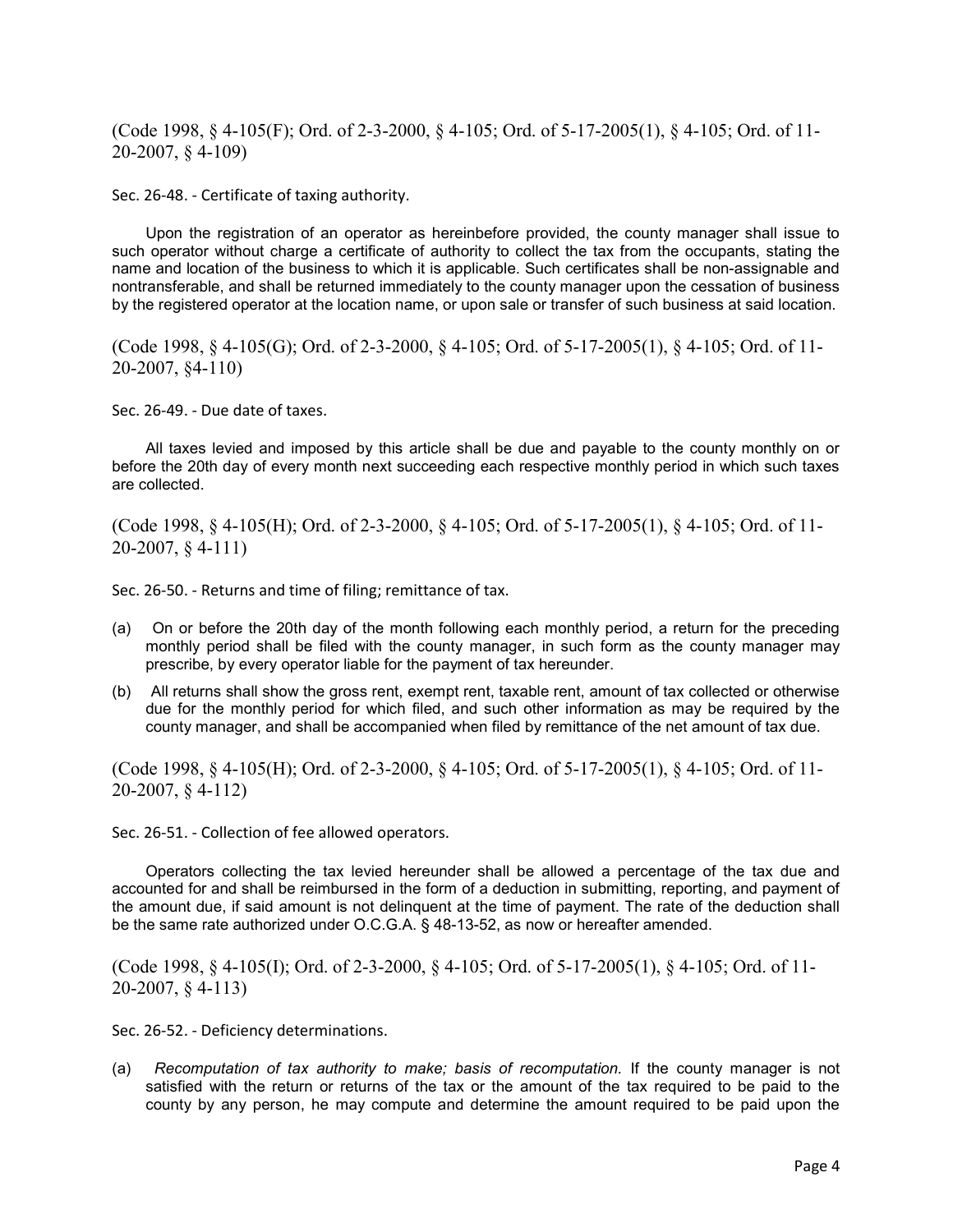basis of any information in his possession or which may come into his possession. One or more than one deficiency determinations may be made of the amount due for one or more than one monthly period.

- (b) Interest on deficiency. The amount of the unpaid tax found to be due shall bear interest at the rate of three-fourths of one percent per month from and after the 20th day of the month following the monthly period for which the amount should have been returned until the date of payment of such tax and interest.
- (c) Offsetting of overpayments. In making a determination, the county manager may offset overpayments for a period, or periods, against unpaid tax found to be due for another period or periods, against penalties, and against the interest on such unpaid tax.
- (d) Notice of determination; service of. The county manager or his designated representative shall give to the operator written notice of his determination. The notice may be served personally or by mail. If by mail, such service shall be addressed to the operator at this address as it appears in the records of the county manager.
- (e) Time within which notice of deficiency determination to be mailed. Except in the case of failure to make a return, every notice of a deficiency determination shall be mailed within three years after the 20th day of the calendar month following the monthly period for which the amount is proposed to be determined, or within three years after the return is filed, whichever period shall last expire.

(Ord. of 11-20-2007, § 4-114)

Sec. 26-53. - Determination if no return made.

- (a) Estimate of gross receipts. If any operator fails to make a return, the county manager shall make an estimate of the amount of the gross receipts of the operator or, as the case may be, of the amount of the total rentals in the county which are subject to the tax. The estimate shall be made for the period or periods in respect to which the person failed to make the return and shall be based upon any information which is or may come into the possession of the county manager. Upon the basis of this estimate the county manager shall compute and determine the amount required to be paid the county, adding to the sum thus determined a penalty equal to 15 percent thereof. One or more determinations may be made of the amount due for one or for more than one monthly period.
- (b) Offsetting of overpayments. In making a determination the county manager may offset overpayments for a period, or periods, against unpaid tax found to be due for another period or periods, against penalties, and against interest on unpaid tax found to be due. The interest on such unpaid tax shall be computed in the manner set forth in section 4-114(b).
- (c) Interest on amount found due. The amount of the unpaid tax found to be due shall bear interest at the rate of three-fourths of one percent per month from and after the 20th day of the month following the monthly period for which the amount should have been returned until the date of payment of such tax, penalties and interest.
- (d) Notice of determination; service of. Promptly after making his determination, the county manager shall give to the operator written notice of his determination, which notice may be served personally or by mail in the manner prescribed for service of notice of a deficiency determination.

(Code 1998, § 4-105(J); Ord. of 2-3-2000, § 4-105; Ord. of 5-17-2005(1), § 4-105; Ord. of 11- 20-2007, § 4-115)

Sec. 26-54. - Collection of tax.

(a) Action for tax; time for. When it is determined by a return filed, or by the county manager having made a determination under the provisions of section 11-125 or section 11-126 of this article, that tax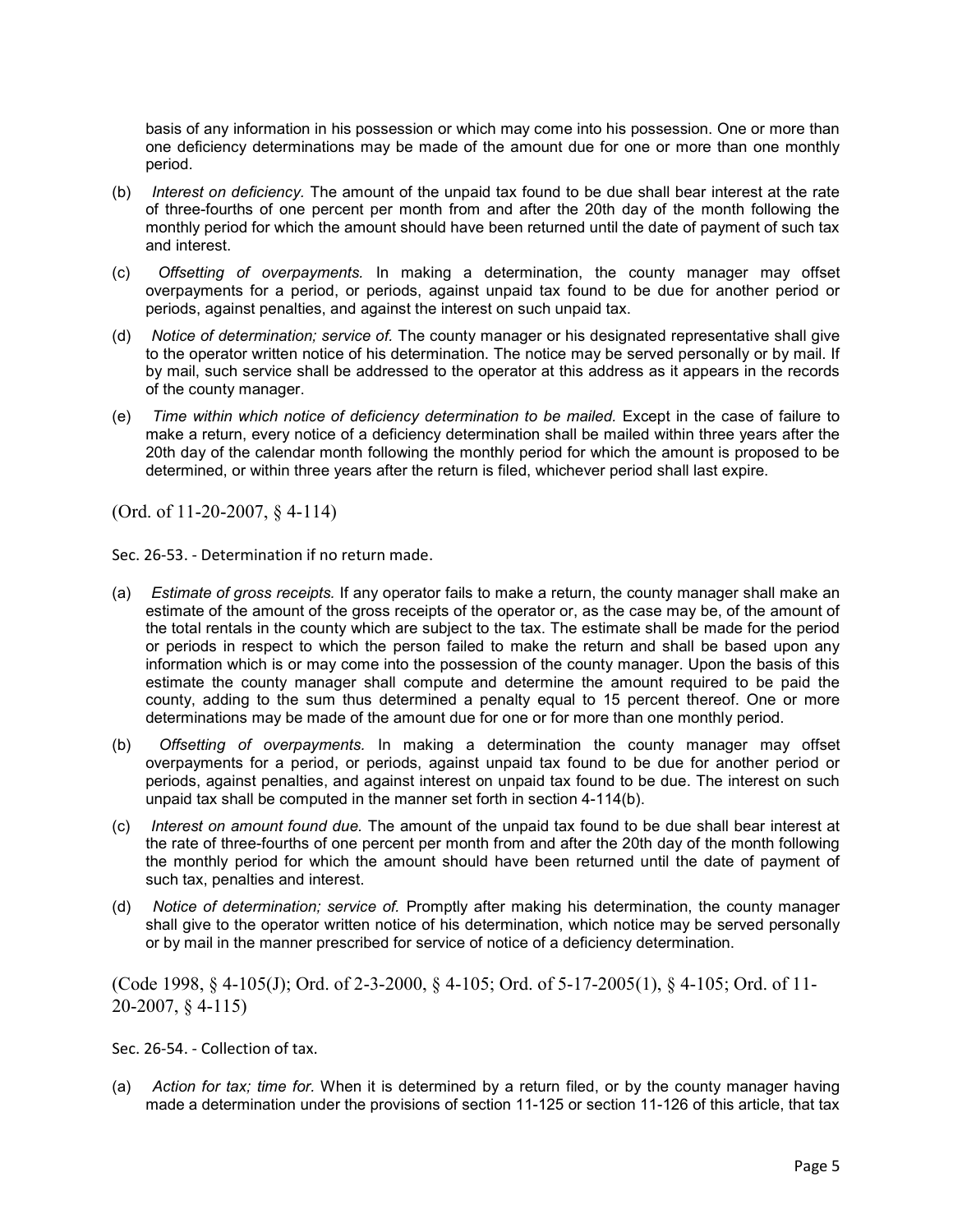is due and payable to the county under the provisions of this article, the county manager may at any time within three years after determination that such tax is due and payable bring an action in the courts of this state, of any other state, or of the United States in the name of the county to collect the amount of tax payable to the county together with interest thereon and penalties, court costs, attorney's fees and other legal fees incident thereto. The bringing of such an action shall not be a prerequisite for the issuance of a  $f_{i}$ . under the provisions of subsection (d) of this section.

- (b) Duty of successors or assignees of operator to withhold tax from purchase money. If any operator liable for any amount of tax under this article sells or transfers his business, his successors or assigns shall withhold a sufficient amount of the purchase price of the business to cover such amount of tax, interest thereon, and penalties, and pay such sum over to the county unless the operator liable for such tax delivers to such purchaser or transferee, as the case may be, at the time of such sale or transfer, a certificate from the county manager showing that all tax returns required of such operator have been filed and all taxes shown as being payable on said returns have been paid in full.
- (c) Liability for failure to withhold; time to enforce successor's liability. If the purchaser or transferee of a business fails to withhold the required amount of the purchase price, he shall be personally liable for the payment of the amount required to be withheld by him to the extent of the purchase price, valued in money. The time within which the obligation of a successor may be enforced shall start to run at the time the operator sells or transfers his business, or at the time that the determination against the operator becomes final, whichever event occurs the later.
- (d) Issuance of fi.fa. The county manager is hereby authorized to issue a  $Fi.Fa$  for execution and levy to satisfy the amount of any tax, penalty or interest due but not paid under provisions of this article.

(Code 1998, § 4-105(M), (N); Ord. of 2-3-2000, § 4-105; Ord. of 5-17-2005(1), § 4-105; Ord. of 11-20-2007, § 4-116)

Sec. 26-55. - Administration of article.

- (a) Authority of the secretary. The county manager shall administer and enforce the provisions of this article for the levy and collection of the tax imposed by this article.
- (b) Rules and regulations. The county manager shall have the power and authority to make and publish reasonable rules and regulations not inconsistent with this article or other ordinances of the county, or the laws of the State of Georgia, or the constitution of this state or the United States, for the administration and enforcement of the provisions of this article and the collection of the taxes hereunder.
- (c) Records required from operators, etc., form. Every operator shall keep such records, receipts, invoices and other pertinent papers in such form as the county manager of the county may require.
- (d) Examination of records; audits. The county manager or any person authorized in writing by him, may examine the books, papers, records, financial reports, equipment and other facilities of any operator in order to verify the accuracy of any return made, or if no return is made by the operator, to ascertain and determine the amount of tax required to be paid.
- (e) Authority to require reports; contents. In administration of the provisions of this article, the county manager may require the filing of reports by any person or class of persons having in such person's or persons' possession or custody information relating to rentals of guest rooms which are subject to the tax. The reports shall be filed with the county manager when required by the county manager and shall set for the rental charged for each occupancy, the date or dates of occupancy, and such other information as the county manager may require.
- (f) Limitation on disclosure of business of operators, etc. The county manager or any person having an administrative duty under this article shall not make known in any manner the business affairs, operations, or information obtained by an audit of books, papers, records, financial reports,